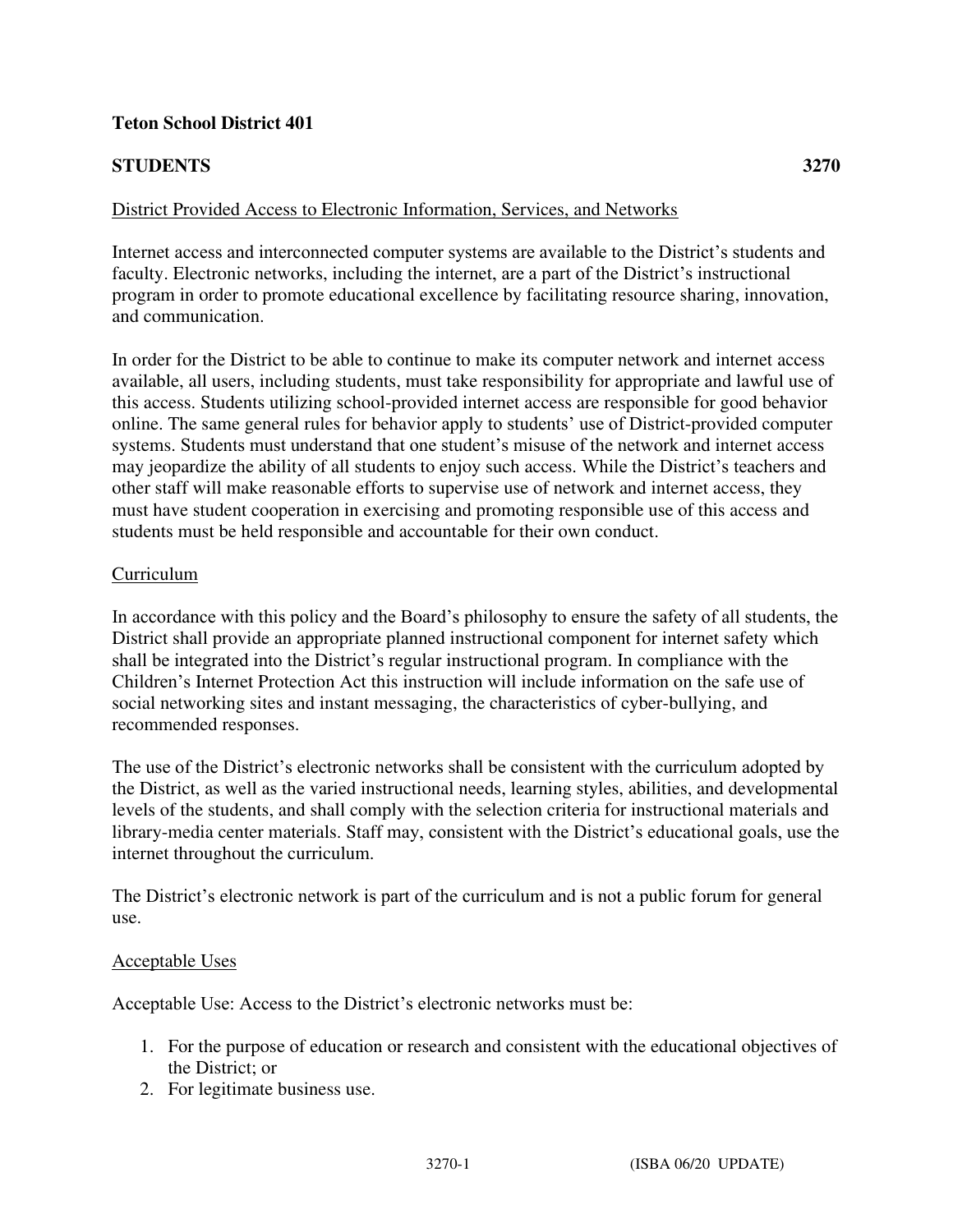**Unacceptable Uses of Network.** The unacceptable uses described in 3270P are considered examples of unacceptable uses and constitute violations of this policy. Additional uses may also be unacceptable.

# Internet Safety

Each District computer with internet access shall have a filtering device that blocks access to visual depictions that are obscene, pornographic, harmful, or inappropriate for students, as defined by the Children's Internet Protection Act and as determined by the Superintendent or designee. The filter may also block other materials students are prohibited from accessing by District policy or procedure. The Superintendent or designee shall enforce the use of such filtering devices.

The District shall require that any vendor, person, or entity providing digital or online library resources to the District for use by students verify they have policies and technology protection measures:

- 1. Prohibiting and preventing users from sending, receiving, viewing, or downloading materials that are deemed to be harmful to minors, as defined by section 18-1514, Idaho Code; and
- 2. Filtering or blocking access to obscene materials, materials harmful to minors, and materials that depict the sexual exploitation of a minor, as defined in chapter 15, title 18, Idaho Code.

The District will also monitor the online activities of students, through direct observation and/or technological means, to ensure that students are not accessing material that is inappropriate or harmful to minors, as defined in section 18-1514 Idaho Code or as defined in 47 USC Section 254.

Filtering should also be used in conjunction with:

- 1. Educating students on appropriate online behavior;
- 2. Requiring students review and sign Form 3270F Internet Access Conduct Agreement;
- 3. Using behavior management practices for which internet access privileges can be earned or lost; and
- 4. Appropriate supervision, either in person and/or electronically.

The system administrator and/or Internet Safety Coordinator and/or building principal shall monitor student internet access.

Internet Filtering software or other technology-based protection systems can only be edited with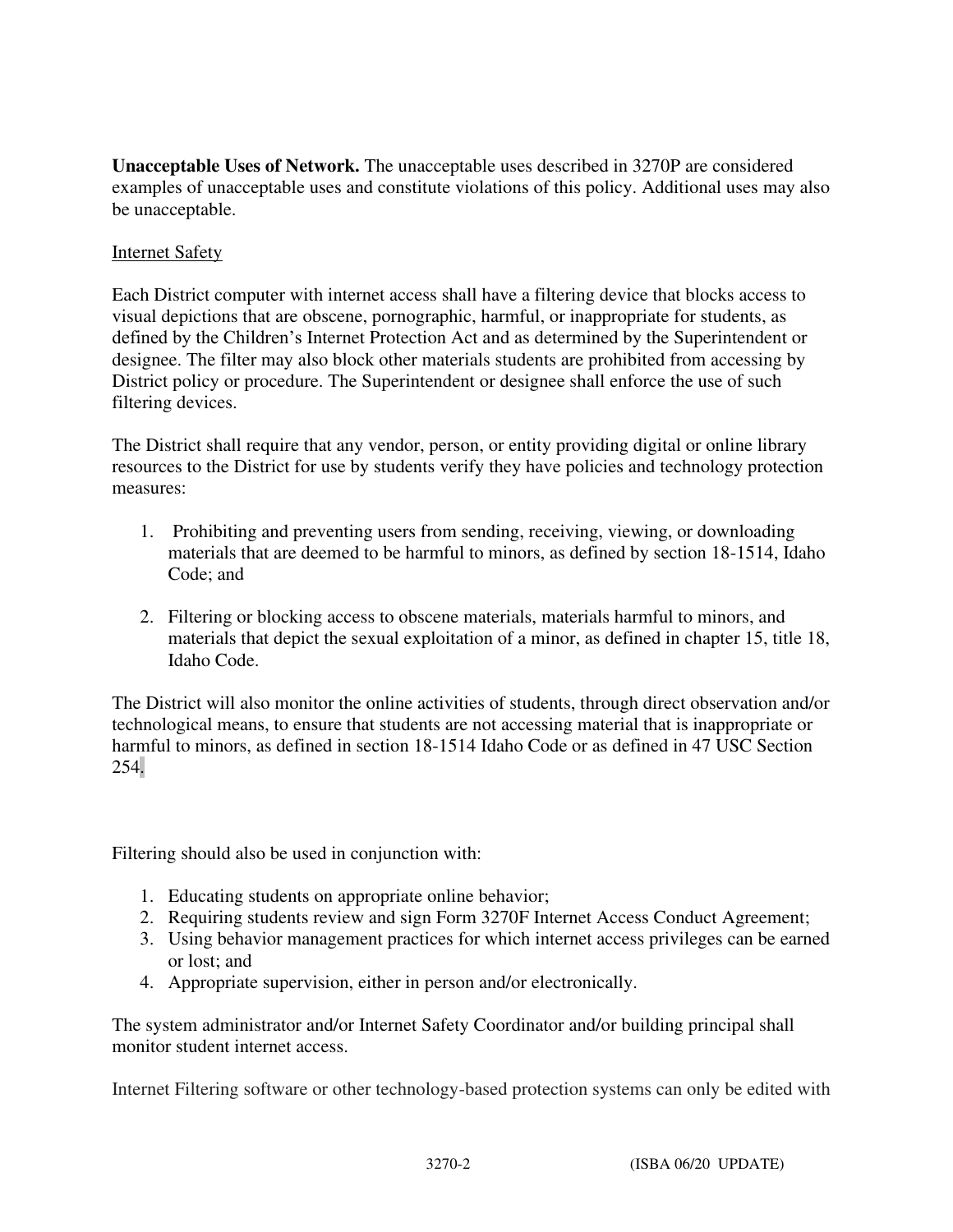a request to the IT Department in a timely manner. Content filtering and firewalls are CIPA regulated. Teachers do not have the option to disable and enable on their own.

Review of filtering technology and software shall be done on a periodic basis and is the responsibility of the Internet Safety Coordinator. It shall be the responsibility of the Internet Safety Coordinator to bring to the Superintendent or designee any suggested modification of the filtering system and to address and assure that the filtering system meets the standards of Idaho Code 18-1514 and any other applicable provisions of Chapter 15, Title 18, Idaho Code.

## Student Use of Social Media

Students will be held accountable for the content of the communications that they post on social media websites and are responsible for complying with District policy. Students may not disrupt the learning atmosphere, educational programs, school activities, or the rights of others.

All requirements of this policy apply to use of social media through the District network or equipment or as part of a class assignment. Please reference 3270P for more information.

## Internet Access Conduct Agreements

Each student and his or her parent(s)/legal guardian(s) will be required to sign and return to the school at the beginning of each school year the Internet Access Conduct Agreement prior to having access to the District's computer system and/or internet service.

# Warranties/Indemnification

The District makes no warranties of any kind, express or implied, in connection with its provision of access to and use of its computer networks and the internet provided under this policy. The District is not responsible for any information that may be lost, damaged, or unavailable when using the network, or for any information that is retrieved or transmitted via the internet. This includes loss of data resulting from delays, non-deliveries, missed deliveries, or service interruptions caused by its negligence or the user's errors or omissions. Use of any information obtained via the internet is at the user's own risk. The District specifically denies any responsibility for the accuracy or quality of information obtained through its services. The District will not be responsible for any unauthorized charges or fees resulting from access to the internet, and any user is fully responsible to the District and shall indemnify and hold the District, its trustees, administrators, teachers, and staff harmless from any and all loss, costs, claims, or damages resulting from such user's access to its computer network and the internet, including but not limited to any fees or charges incurred through purchases of goods or services by the user and attorney fees. The user or, if the user is a minor, the user's parent(s)/legal guardian(s) agrees to cooperate with the District in the event the school initiates an investigation of a user's use of his or her access to its computer network and the internet.

#### Violations

If any user violates this policy, the student's access to the District's internet system and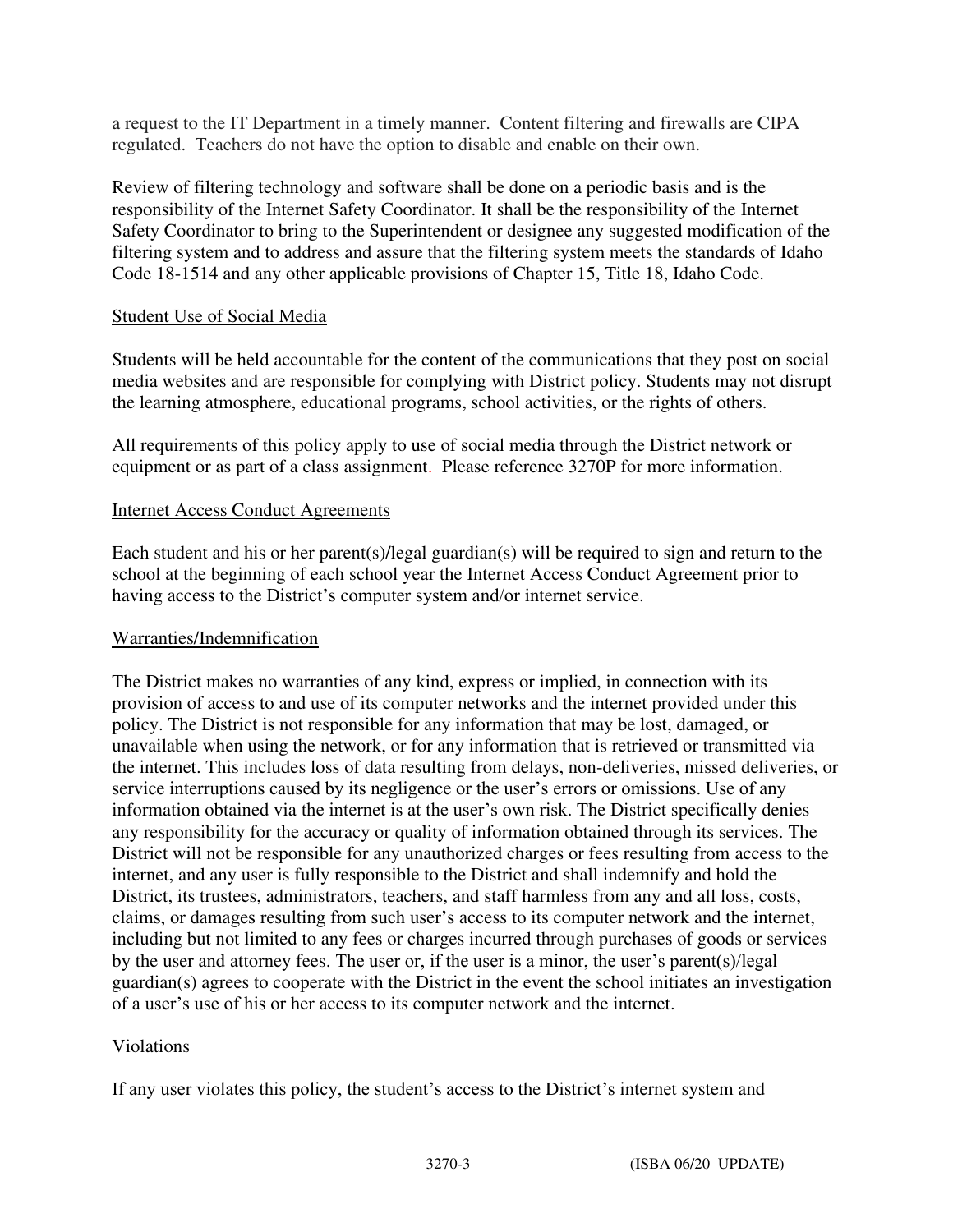computers will be denied, if not already provided, or withdrawn and he or she may be subject to additional disciplinary action. The system administrator, the Internet Safety Coordinator, or the building principal will make all decisions regarding whether or not a user has violated this policy and any related rules or regulations and may deny, revoke, or suspend access at any time, with his or her decision being final. Actions which violate local, State, or federal law may be referred to the local law enforcement agency.

If the actions of the individual are also in violation of other District discipline policies, said student shall be subject to additional possible disciplinary action based upon these policies.

## Internet Safety Coordinator

The Superintendent shall serve, or appoint someone to serve, as "Internet Safety Coordinator" with responsibility and authority for ensuring compliance with the requirements of federal law, State law, and this policy. The Internet Safety Coordinator shall develop and maintain administrative procedures to enforce the provisions of this policy and coordinate with the appropriate District personnel regarding the internet safety component of the District's curriculum. The Internet Safety Coordinator shall handle any complaints about the enforcement of this policy or refer them to other appropriate personnel depending on the nature of the complaint.

The Internet Safety Coordinator shall maintain documentation evidencing that instruction by school personnel on internet safety is occurring District wide.

#### Public Notification

The Internet Safety Coordinator shall inform the public via the main District webpage of the District's procedures regarding enforcement of this policy and make them available for review at the District office.

#### Submission to State Department of Education

This policy shall be filed with the State Superintendent of Public Instruction every five years after initial submission and subsequent to any edit to this policy thereafter.

| Cross Reference: | 2335<br>3330<br>3270P                                          | Digital Citizenship and Safety Education<br><b>Student Discipline</b>                                                                                           |
|------------------|----------------------------------------------------------------|-----------------------------------------------------------------------------------------------------------------------------------------------------------------|
| Legal Reference: | 20 U.S.C. § 9134(f)<br>20 U.S.C. § 7131<br>I.C. $§$ 18-1514(6) | State Plans - Internet Safety<br><b>Internet Safety</b><br>Children and Vulnerable Adults — Obscene<br>Materials — Definitions — "Harmful to<br>Minors" Defined |
|                  | I.C. $§$ 33-132                                                | Local School Boards — Internet Use Policy                                                                                                                       |